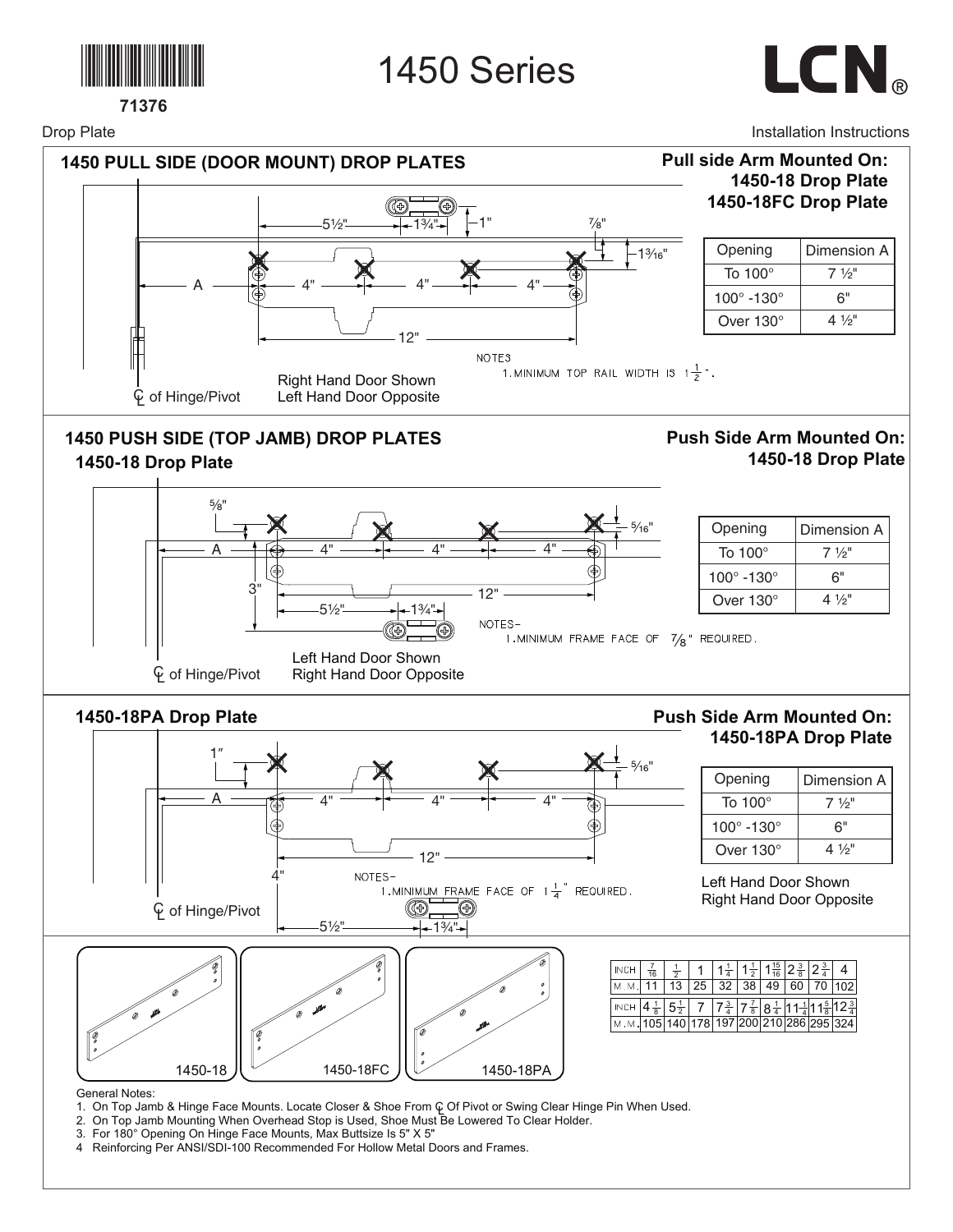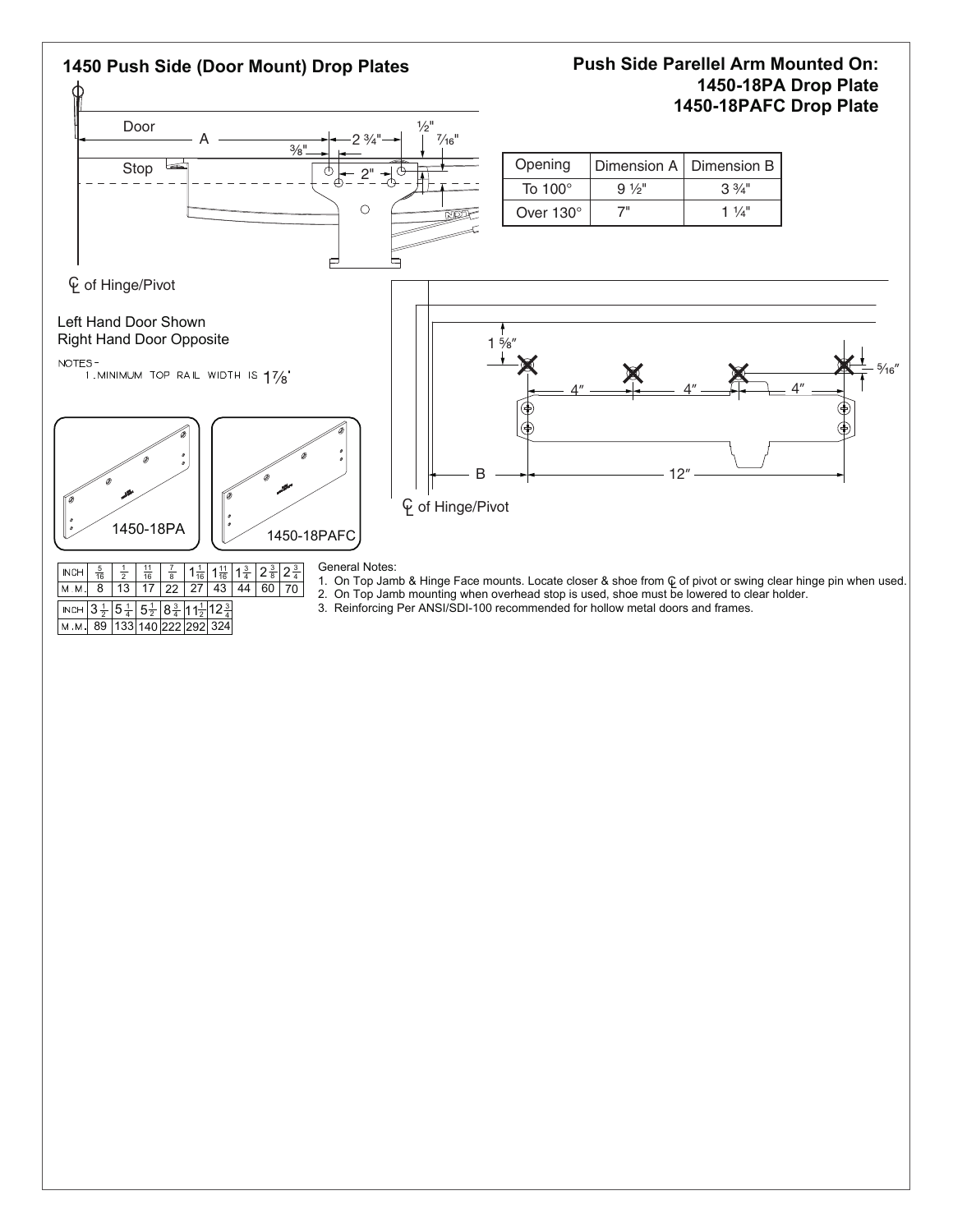

- 2. Top rail less than 4 3/4 Requires drop plate.
- 3. All dimensions applicable For hold open or dead stop.
- 4. Delayed action optional.
- 5. Reinforcing per. ANSI/SDI-100 Recommended for hollow Metal door and frames.
- 6. 5/8 maximum allowable side Stop.
- 7. Using fasters prodvided Mount drop plate with (4) 1/4 - 14 x 1 3/8 S.R.T. Mount closer to drop plates (4) 1/4 - 20 x 1/2 P.H.M.S.
- **\*** Increase this dimension to<br>15/16 for spring cush FC 15/16 for spring cush FC

| Opening      | Dimension A      | Dimension        |  |  |
|--------------|------------------|------------------|--|--|
| $85^\circ$   | 11"              | $5\frac{1}{2}$   |  |  |
| $90^{\circ}$ | $10\frac{1}{4}$  | $4\frac{3}{4}$ " |  |  |
| $95^\circ$   | $9\frac{1}{2}$ " | 4"               |  |  |
| $100^\circ$  | $8\frac{7}{8}$ " | $3\%$ "          |  |  |
| $105^\circ$  | $8\frac{1}{4}$ " | $2\frac{3}{4}$ " |  |  |
| $110^\circ$  | $7\frac{5}{8}$ " | $2\frac{1}{8}$ " |  |  |

| <b>INCH</b> | $\overline{4}$     | $\frac{5}{16}$     | $rac{3}{8}$    | $\overline{z}$ | $\frac{5}{8}$      | 16                  | $\overline{\overline{\bf 8}}$ |                    | 16                 | $\frac{1}{2}$      | $\frac{5}{8}$       |
|-------------|--------------------|--------------------|----------------|----------------|--------------------|---------------------|-------------------------------|--------------------|--------------------|--------------------|---------------------|
| M.M         | 6                  | 8                  | 10             | 13             | 16                 | 18                  | 22                            | 25                 | 27                 | 38                 | 41                  |
| <b>INCH</b> | $\frac{1}{16}$     |                    | $\frac{3}{8}$  | $\frac{5}{8}$  | $\frac{3}{4}$<br>2 | 2<br>$\overline{8}$ | $\frac{3}{16}$<br>3           | $\frac{3}{8}$<br>3 | $\frac{3}{4}$<br>4 | $\frac{1}{8}$<br>4 | 5<br>$\overline{2}$ |
| M.M.        | 43                 | 51                 | 60             | 66             | 70                 | 73                  | 81                            | 86                 | 120                | 123                | 139                 |
| <b>INCH</b> | 5<br>$\frac{1}{8}$ | $\frac{5}{8}$<br>6 | $\overline{2}$ | 110,<br>16     | $\frac{1}{16}$     | $\frac{9}{16}$      |                               |                    |                    |                    |                     |
| M.M.        | 149                | 168                | 190            | 255            | 281                | 293                 | 311                           |                    |                    |                    |                     |